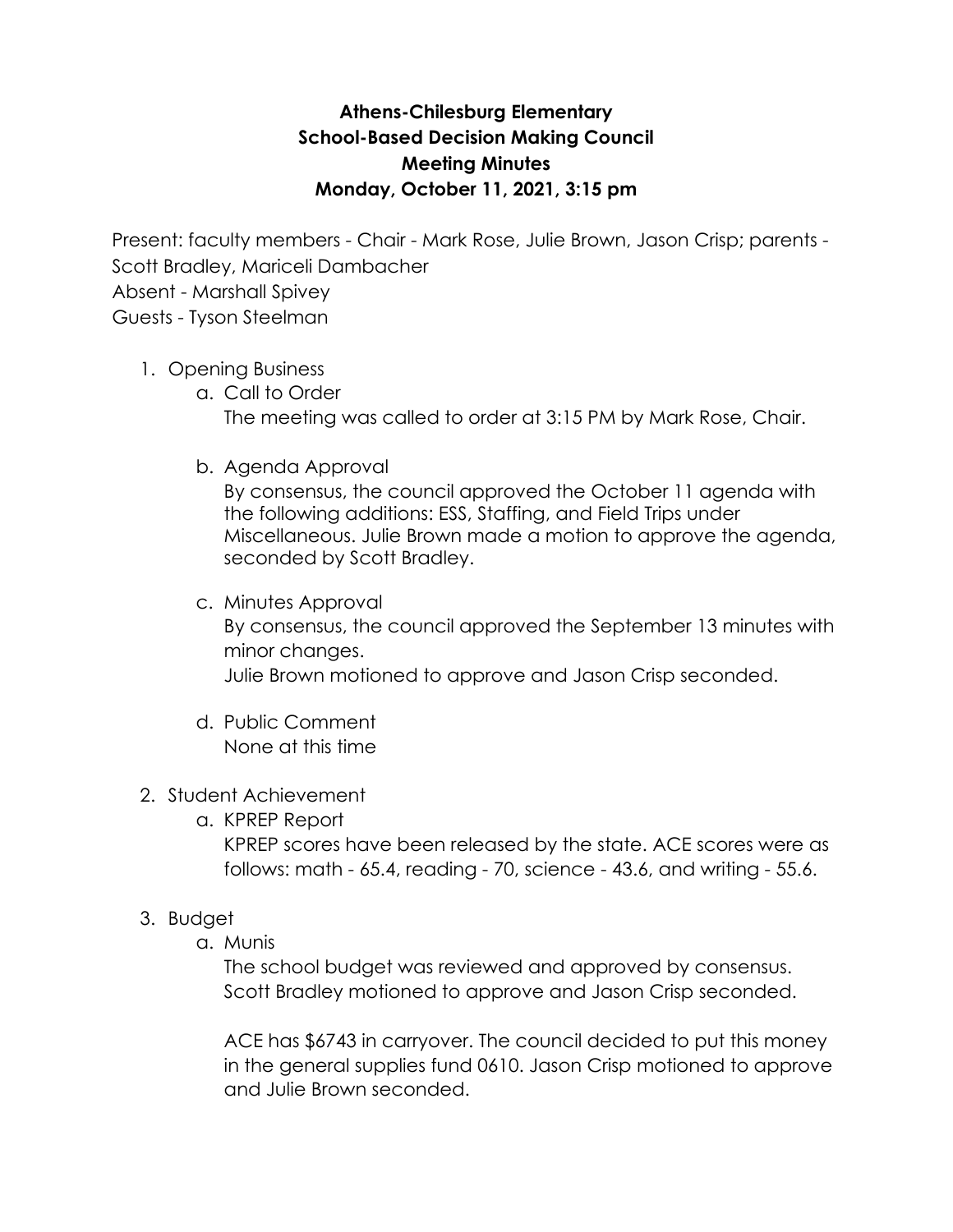- 4. School Improvement Planning
	- a. CSIP The 2021-2022 CSIP goals were shared with the council.
	- b. Attendance Report

Year to date, current ACE attendance is 96.64%. 3rd grade has the highest attendance as a grade level. Mrs. Manion and Mrs. Cunningham have the top classroom attendance.

- c. PBIS None at this time
- 5. Review
	- a. District Mission & Vision Mr. Rose reviewed the district's mission and vision with the council.
	- b. School Mission, Vision & Beliefs Mr. Rose reviewed the school's mission, vision, and beliefs with the council.
	- c. Policies and Procedures Mr. Rose shared that the council can review policies at any time.
	- d. Fall Festival/Trunk or Treat This will be held on October 22, 2021, from 5:30-8:00. All activities will be held outside except for the silent auction, which will be held in the gym.
	- e. Red Ribbon Week Red Ribbon Week will be October 25-29. The theme is "Drug-Free Looks Like Me". The schedule of events was shared with the council.
	- f. Parent Involvement Policy This was shared with all teachers again today so that teachers can share with parents prior to parent-teacher conferences.
	- g. Literacy Night

Literacy Night was a huge success. There was a lot of participation from families across grade levels. We will host another family night in the spring which will focus on math.

h. Enrollment Summary ACE's enrollment is up to 560.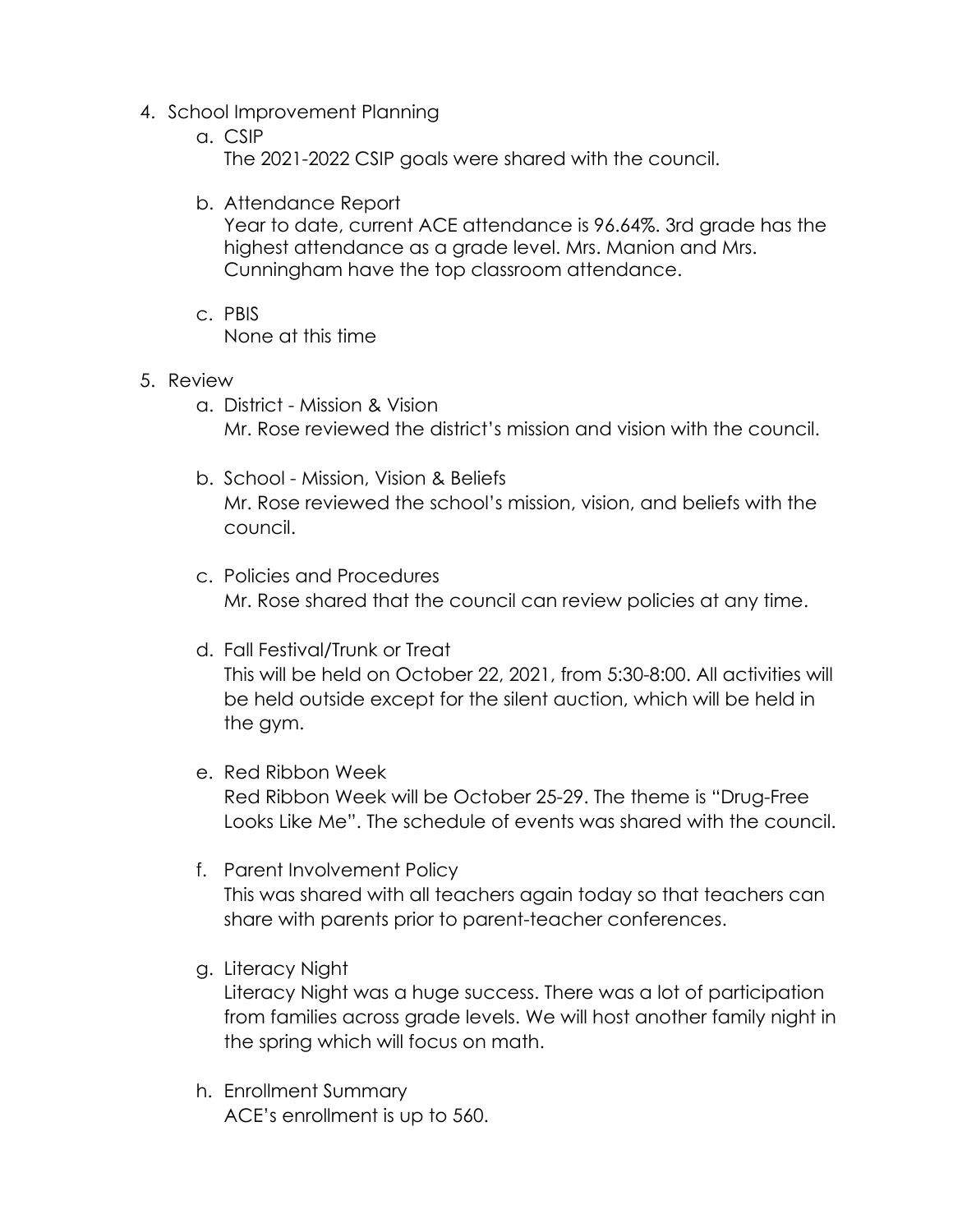- 6. New Business/Other Business
	- a. Report Cards Report cards will go home the week of October 25. Parent conferences will be held on the evenings of October 26-28.
	- b. Facilities Usage

The school building can not be used by outside groups at this time. Anytime the building is used after school, it must be noted on the facilities website.

c. Veterans Day

ACE will hold a Veterans Day program. 3rd grade will be working with Mr. Spier on this program. This will be recorded and made available to the school and families.

- d. PD Approvals None at this time
- e. Miscellaneous
	- i. ESS It was discussed to have ESS paired with a morning book club with Mrs. Sewell. This will start in January. ACE did not have enough teacher interest in teaching after-school ESS. This will be open to 3rd-5th grade students. Council asked that a survey be sent out to staff about ESS desires/needs. There was also discussion about ACE purchasing vocabulary cards to be used with students using these funds.
	- ii. Staffing Mrs. Roser accepted a full-time position at Ashland as a GT teacher. We are looking for someone to fill that position.
	- iii. Field Trips Field trips are allowed if cost can be kept low and transportation can be secured. Only one class per bus will be allowed and one adult per bus must be medication trained.
- 7. Adjourn

This meeting was adjourned at 4:27 PM. Julie Brown motioned to adjourn and Mariceli Dambacher seconded.

The next meeting will be Monday, November 8, 2021, at 3:15 pm.

Respectfully submitted by: Angela Lipscomb